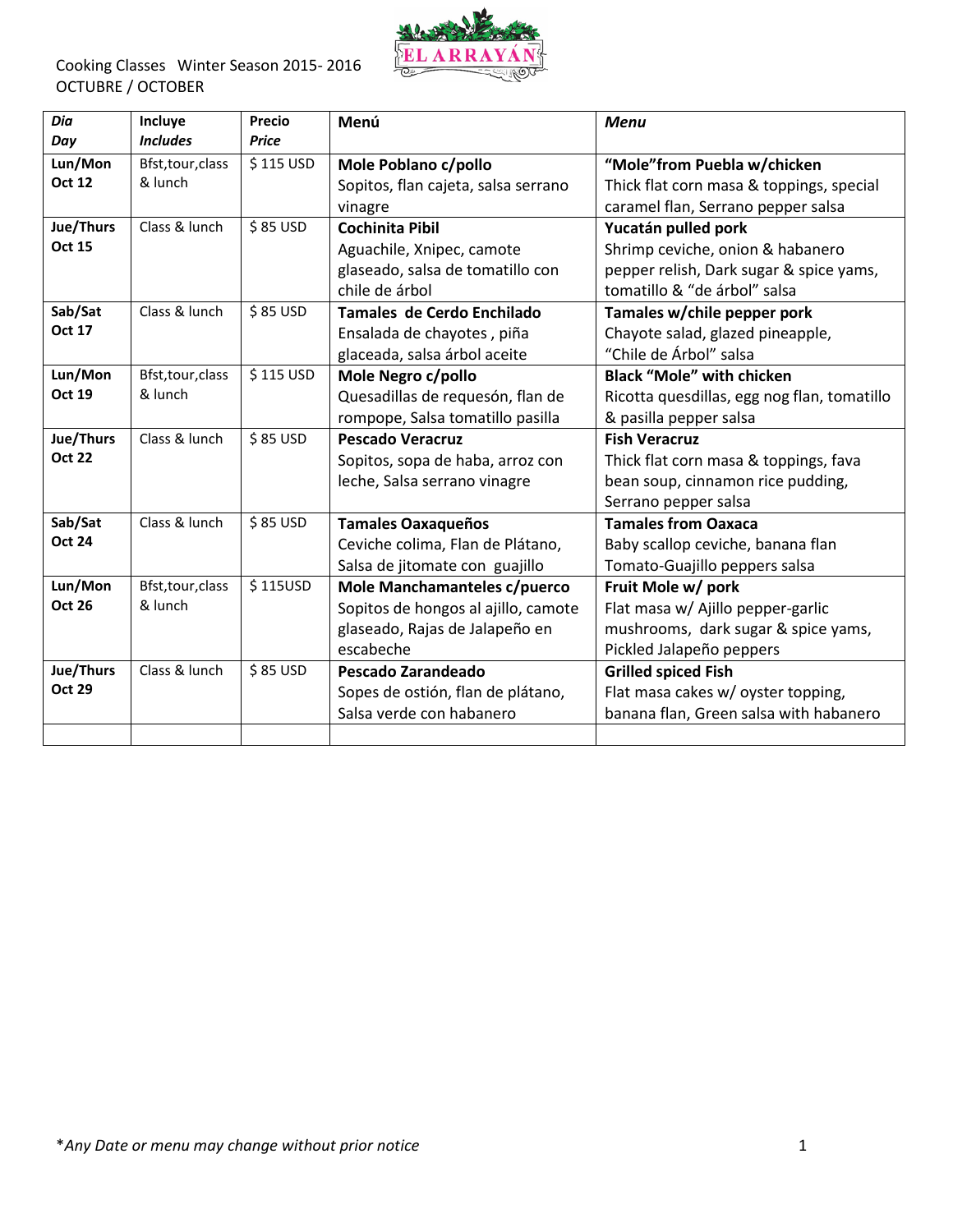

| Dia/Day          | Incluye           | Precio       | Menú                                 | <b>Menu</b>                                   |
|------------------|-------------------|--------------|--------------------------------------|-----------------------------------------------|
|                  | <b>Includes</b>   | <b>Price</b> |                                      |                                               |
| Lun/Mon          | Bfst, tour, class | \$115 USD    | Mole Poblano c/pollo                 | "Mole" from Puebla w/chicken                  |
| Nov <sub>2</sub> | & lunch           |              | Sopitos, flan de cajeta, Salsa de    | Thick flat corn masa & toppings, cajeta       |
|                  |                   |              | chile serrano con vinagre            | flan, Serrano pepper salsa                    |
| Jue/Thurs        | Class & lunch     | \$85 USD     | <b>Carnitas de Cerdo</b>             | <b>Pork Carnitas</b>                          |
| Nov <sub>5</sub> |                   |              | Calabacitas, piña glaseada, Salsa    | Zucchini in tomato broth, glazed              |
|                  |                   |              | verde con aguacate                   | pineapple, Green salsa with avocado           |
| Sab/Sat          | Class & lunch     | \$85USD      | Tamales de Pollo Enchilado           | Tamales w/chile pepper chicken                |
| Nov <sub>7</sub> |                   |              | Rajas con crema, Pay de elote, Salsa | Creamed Poblano pepper, corn pie,             |
|                  |                   |              | de tomatillo con guajillo            | Tomatillo-Guajillo pepper salsa               |
| Lun/Mon          | Bfst, tour, class | \$115 USD    | Mole de Cacahuate c/pollo            | Peanut "Mole" w/ chicken                      |
| Nov <sub>9</sub> | & lunch           |              | Gorditas de haba, capirotada, salsa  | Corn masa cake w/ filling, Mexican bread      |
|                  |                   |              | jitomate asado y chile morita        | pudding, fired roasted tomato& Morita         |
|                  |                   |              |                                      | pepper salsa                                  |
| Jue/Thurs        | Class & lunch     | \$85USD      | <b>Cochinita Pibil</b>               | Yucatán pulled pork                           |
| <b>Nov 12</b>    |                   |              | Aguachile, Xnipec, camote            | Shrimp ceviche, onion & habanero              |
|                  |                   |              | glaseado, salsa chile de árbol con   | pepper relish, Dark sugar & spiced yams,      |
|                  |                   |              | vinagre                              | "de Árbol" vinegar salsa                      |
| Sab/Sat          | Class & lunch     | \$85 USD     | Tamales de res norteños              | Tamales w/beef northern style                 |
| <b>Nov 14</b>    |                   |              | Rajas con crema, cocada, salsa       | Creamed Poblano pepper, coconut               |
|                  |                   |              | árbol aceite                         | dessert, "de Árbol" pepper salsa              |
| Lun/Mon          | Bfst, tour, class | \$115 USD    | Mole Almendrado c/cerdo              | Almond "Mole" w/pork                          |
| <b>Nov 16</b>    | & lunch           |              | Tlacoyos de garbanzo, flan de        | Long flat corn masa w/ garbanzo,              |
|                  |                   |              | chocolate, Salsa de muchos chiles    | cinnamon spiced flan, Many peppers            |
|                  |                   |              |                                      | salsa                                         |
| Jue/Thurs        | Class & lunch     | \$90 USD     | Chile en Nogada                      | Stuffed pepper w/nut sauce                    |
| <b>Nov 19</b>    |                   |              | Ceviche Guerrero, Sopitos, , arroz   | Acapulco style fish ceviche, thick flat corn  |
|                  |                   |              | con leche, salsa de chile de árbol   | masa & toppings, cinnamon rice pudding,       |
|                  |                   |              | con vinagre                          | De árbol - vinegar salsa                      |
|                  |                   |              |                                      |                                               |
| Sab/Sat          | Class & lunch     | \$85 USD     | Tamales de Cerdo Enchilado           | Tamales w/chile pepper pork                   |
| <b>Nov 21</b>    |                   |              | Ensalada de Chayotes, piña           | Chayote salad, glazed pineapple,              |
|                  |                   |              | glaseada, salsa árbol aceite         | "Chile de Árbol" salsa                        |
| Lun/Mon          | Bfst, tour, class | \$115 USD    | Mole Amarillo c/ cerdo               | "Amarillito" Mole w/ pork                     |
| <b>Nov 23</b>    | & lunch           |              | Calabacitas, flan de queso, Salsa    | Zucchini in tomato broth, cheese flan,        |
|                  |                   |              | Ranchera                             | Ranchera sauce                                |
| Jue/Thurs        | Class & lunch     | \$85USD      | Chile Relleno (vegetariano)          | <b>Stuffed Pepper w/cheese &amp; potatoes</b> |
| <b>Nov 26</b>    |                   |              | Sopes de hongo al ajillo camote      | Flat corn w/ajillo mushrooms, dark sugar      |
|                  |                   |              | glaseado, Salsa verde cruda          | & spice yams, Raw tomatillos-Serrano          |
|                  |                   |              | serranos                             | pepper salsa                                  |
| Sab/Sat          | Class & lunch     | $$85$ USD    | <b>Tamales Oaxaqueños</b>            | <b>Tamales from Oaxaca</b>                    |
| <b>Nov 28</b>    |                   |              | Ceviche colima, frijoles, Flan de    | Baby scallop ceviche, rompope flan            |
|                  |                   |              | rompope, Salsa jitomate con          | Tomato-Guajillo pepper salsa                  |
|                  |                   |              | guajillo                             |                                               |
| Lun/Mon          | Bfst, tour, class | \$115 USD    | Mole verde c/pollo                   | Green "Mole" with chicken Corn masa           |
| <b>Nov 30</b>    | & lunch           |              | Gorditas de haba, capirotada, salsa  | cake w/ filling, Mexican bread pudding,       |
|                  |                   |              | de jitomate asado y chile morita     | roasted tomato/Morita pepper salsa            |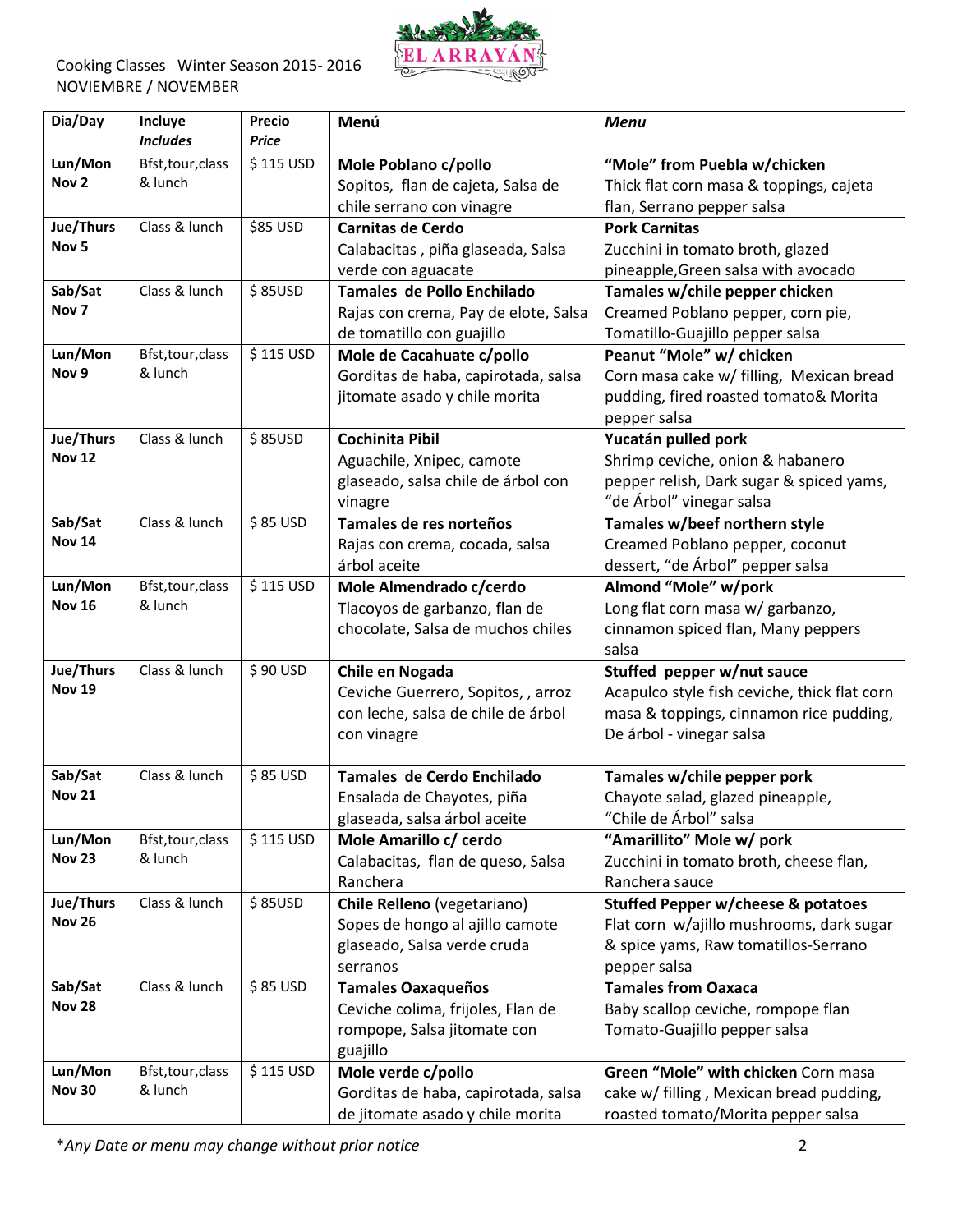

| Dia/Day                    | Incluye<br><b>Includes</b> | <b>Precio</b><br><b>Price</b> | Menú                                                        | <b>Menu</b>                                                   |
|----------------------------|----------------------------|-------------------------------|-------------------------------------------------------------|---------------------------------------------------------------|
| Jue/Thurs<br><b>Dic 03</b> | Class & lunch              | \$85 USD                      | <b>Pescado Veracruz</b><br>Sopitos, sopa de haba, arroz con | <b>Fish Veracruz</b><br>Thick flat corn masa & toppings, fava |
|                            |                            |                               | leche, Salsa serrano vinagre                                | bean soup, cinnamon rice pudding,                             |
|                            |                            |                               |                                                             | Serrano pepper salsa                                          |
| Sab/Sat                    | Class & lunch              | \$85USD                       | <b>Tamales Pollo Verde</b>                                  | Tamales w/ tomatillo chicken                                  |
| <b>Dic 05</b>              |                            |                               | Aguachile, camote,                                          | Shrimp ceviche, dark sugar & spice yams,                      |
|                            |                            |                               | Salsa de jitomate con chile morita                          | fire roasted tomato & morita pepper                           |
|                            |                            |                               |                                                             | salsa                                                         |
| Lun/Mon                    | Bfst, tour, class          | $\overline{\$}$ 115 USD       | Mole Poblano c/pollo                                        | "Mole" from Puebla w/chicken                                  |
| <b>Dic 07</b>              | & lunch                    |                               | Sopitos, flan de cajeta, Salsa de                           | Thick flat corn masa & toppings, special                      |
|                            |                            |                               | chile serrano con vinagre                                   | caramel flan, Serrano pepper salsa                            |
| Jue/Thurs                  | Class & lunch              | \$85USD                       | <b>Cochinita Pibil</b>                                      | Yucatán pulled pork                                           |
| <b>Dic 10</b>              |                            |                               | Aguachile, Xnipec, camote                                   | Shrimp ceviche, onion & habanero relish,                      |
|                            |                            |                               | glaseado, salsa chile de árbol con                          | Dark sugar & spiced yams, "de árbol"                          |
|                            |                            |                               | vinagre                                                     | vinegar salsa                                                 |
| Sab/Sat                    | Class & lunch              | \$85 USD                      | Tamales de Cerdo Enchilado                                  | Tamales w/chile pepper pork                                   |
| <b>Dic 12</b>              |                            |                               | Ensalada de Chayotes, piña                                  | Chayote salad, glazed pineapple,                              |
|                            |                            |                               | glaseada, salsa de chile árbol-aceite                       | "Chile de Árbol" salsa                                        |
| Lun/Mon                    | Bfst, tour, class          | \$115 USD                     | Mole Negro c/pollo                                          | Black "Mole" w/ chicken                                       |
| <b>Dic 14</b>              | & lunch                    |                               | Quesadillas de requesón, flan de                            | Ricotta quesdillas, rompope flan,                             |
|                            |                            |                               | rompope, Salsa de tomatillo-pasilla                         | tomatillo & pasilla pepper salsa                              |
| Jue/Thurs                  | Class & lunch              | \$85 USD                      | Albóndigas de res                                           | <b>Mexican tomato-chipotle meatballs</b>                      |
| <b>DIC 17</b>              |                            |                               | Tlacoyos garbanzo, capirotada,                              | Flat corn masa w garbanzo, Mexican                            |
|                            |                            |                               | Salsa de serrano con vinagre                                | bread pudding, Serrano pepper-vinegar                         |
|                            |                            |                               |                                                             | salsa                                                         |
| Sab/Sat                    | Class & lunch              | \$85 USD                      | <b>Tamales Oaxaqueños</b>                                   | <b>Tamales from Oaxaca</b>                                    |
| <b>Dic 19</b>              |                            |                               | Ceviche colima, frijoles, Flan de                           | Baby scallop ceviche, refried beans,                          |
|                            |                            |                               | queso, Salsa de jitomate con                                | cream cheese flan,                                            |
|                            |                            |                               | guajillo                                                    | Tomato-Guajillo peppers salsa                                 |
| Lun/Mon                    | Bfst, tour, class          | \$115USD                      | Mole Manchamanteles c/cerdo                                 | Fruit Mole w/pork                                             |
| <b>Dic 21</b>              | & lunch                    |                               | Sopitos de hongos al ajillo,                                | Flat masa cakes w/ Ajillo pepper-garlic                       |
|                            |                            |                               | verduras, camote glaseado,                                  | mushrooms, dark sugar & spice yams,                           |
|                            |                            |                               | Rajas de Jalapeño en escabeche                              | pickled Jalapeño peppers                                      |
|                            |                            |                               |                                                             |                                                               |
|                            |                            |                               |                                                             |                                                               |
|                            |                            |                               |                                                             |                                                               |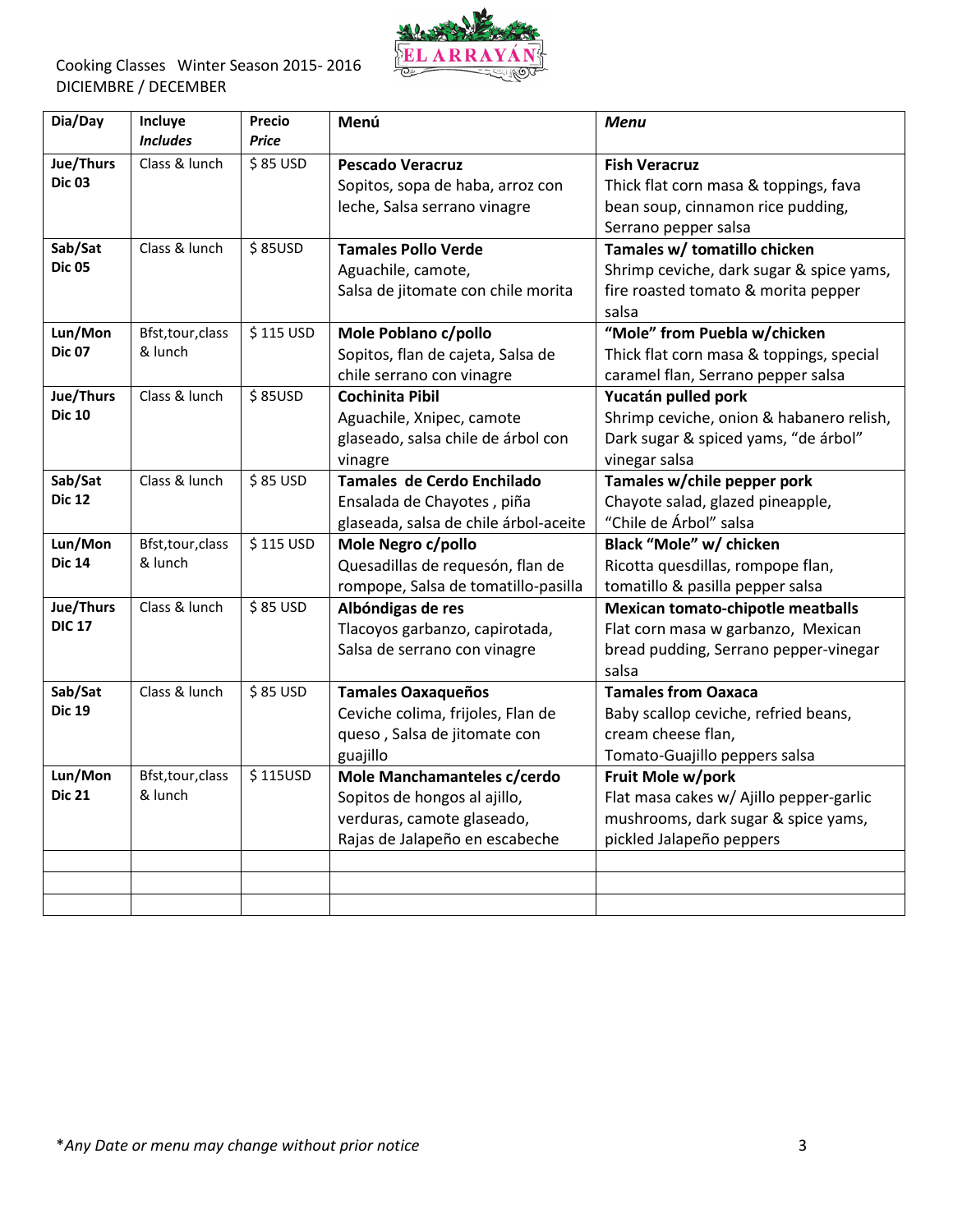

| Dia/Day       | Incluye<br><b>Includes</b> | <b>Precio</b><br><b>Price</b> | Menú                                  | <b>Menu</b>                                 |
|---------------|----------------------------|-------------------------------|---------------------------------------|---------------------------------------------|
|               |                            |                               |                                       |                                             |
| Lun/Mon       | Bfst, tour, class          | \$115 USD                     | Mole Poblano c/pollo                  | "Mole" from Puebla w/chicken                |
| <b>Ene 04</b> | & lunch                    |                               | Sopitos, flan de cajeta, Salsa de     | Thick flat corn masa & toppings, special    |
|               |                            |                               | chile serrano con vinagre             | caramel flan, Serrano pepper salsa          |
| Jue/Thurs     | Class & lunch              | \$85USD                       | Chile Relleno (vegetariano)           | <b>Stuffed Pepper cheese &amp; potatoes</b> |
| <b>Ene 07</b> |                            |                               | Ceviche Colima, camote glaseado,      | Baby scallop, dark sugar & spice yams,      |
|               |                            |                               | Salsa verde cruda serranos            | Raw tomatillos-Serrano pepper salsa         |
|               |                            |                               |                                       |                                             |
| Sab/Sat       | Class & lunch              | \$85 USD                      | Tamales de Cerdo Enchilado            | Tamales w/chile pepper pork                 |
| <b>Ene 09</b> |                            |                               | Ensalada de Chayotes, piña            | Chayote salad, glazed pineapple,            |
|               |                            |                               | glaseada, salsa de chile árbol-aceite | "Chile de Árbol" salsa                      |
| Lun/Mon       | Bfst, tour, class          | \$115 USD                     | Mole Amarillo c/Puerco                | <b>Yellow Mole with pork</b>                |
| <b>Ene 11</b> | & lunch                    |                               | Calabacitas, flan de queso, Salsa     | Zucchini in tomato broth, cheese flan,      |
|               |                            |                               | Ranchera                              | Ranchera sauce                              |
| Jue/Thurs     | Class & lunch              | \$90 USD                      | Chile en Nogada                       | Stuffed pepper w/nut sauce                  |
| <b>Ene 14</b> |                            |                               | Ceviche Guerrero, Sopitos, flan de    | Acapulco style ceviche, thick flat masa &   |
|               |                            |                               | chocolate                             | toppings, cinnamon chocolate flan           |
| Sab/Sat       | Class & lunch              | \$85USD                       | <b>Tamales Pollo Verde</b>            | Tamales w/ tomatillo chicken                |
| <b>Ene 16</b> |                            |                               | Aguachile, frijoles, camote           | Shrimp ceviche, dark sugar & spice yams,    |
|               |                            |                               | glaseado, Salsa de jitomate con       | fire roasted tomato & morita pepper         |
|               |                            |                               | chile morita                          | salsa                                       |
| Lun/Mon       | Bfst, tour, class          | \$115 USD                     | Mole Manchamanteles c/cerdo           | Fruit "Mole" with pork                      |
| <b>Ene 18</b> | & lunch                    |                               | Sopitos, flan de cajeta, Salsa de     | Thick flat corn masa & toppings, special    |
|               |                            |                               | chile serrano con vinagre             | caramel flan, Serrano pepper salsa          |
| Jue/Thurs     | Class & lunch              | \$85 USD                      | <b>Pescado Veracruz</b>               | <b>Fish Veracruz</b>                        |
| <b>Ene 21</b> |                            |                               | Sopitos, sopa de haba, arroz con      | Thick flat corn masa & toppings, fava       |
|               |                            |                               | leche, Salsa de chile serrano con     | bean soup, cinnamon rice pudding,           |
|               |                            |                               | vinagre                               | Serrano pepper salsa                        |
| Sab/Sat       | Class & lunch              | \$85 USD                      | <b>Tamales Oaxaqueños</b>             | <b>Tamales from Oaxaca</b>                  |
| <b>Ene 23</b> |                            |                               | Ceviche colima, Flan de queso,        | Baby scallop ceviche, cheese flan           |
|               |                            |                               | Salsa jitomate con guajillo           | Tomato-Guajillo peppers salsa               |
| Lun/Mon       | Bfst, tour, class          | \$115 USD                     | Pollo c/Mole Negro                    | <b>Black "Mole" with chicken</b>            |
| <b>Ene 25</b> | & lunch                    |                               | Quesadillas requesón, flan de         | Ricotta quesadillas, egg nog flan,          |
|               |                            |                               | rompope, Salsa de tomatillo-pasilla   | tomatillo & pasilla pepper salsa            |
| Jue/Thurs     | Class & lunch              | \$85 USD                      | Pescado Zarandeado                    | <b>Grilled spiced Fish</b>                  |
| <b>Ene 28</b> |                            |                               | Sopes de ostión, plátanos             | Flat masa cakes w/ oyster topping,          |
|               |                            |                               | flameados, Salsa verde con            | bananas flambée, Green salsa-habanero       |
|               |                            |                               | habanero                              |                                             |
| Sab/Sat       | Class & lunch              | \$85USD                       | Tamales de Pollo Enchilado            | Tamales w/chile pepper chicken              |
| <b>Ene 30</b> |                            |                               | Rajas con crema, piña glaseada,       | Creamed Poblano pepper, glazed              |
|               |                            |                               | Salsa de tomatillo con guajillo       | pineapple, Tomatillo-Guajillo pepper        |
|               |                            |                               |                                       | salsa                                       |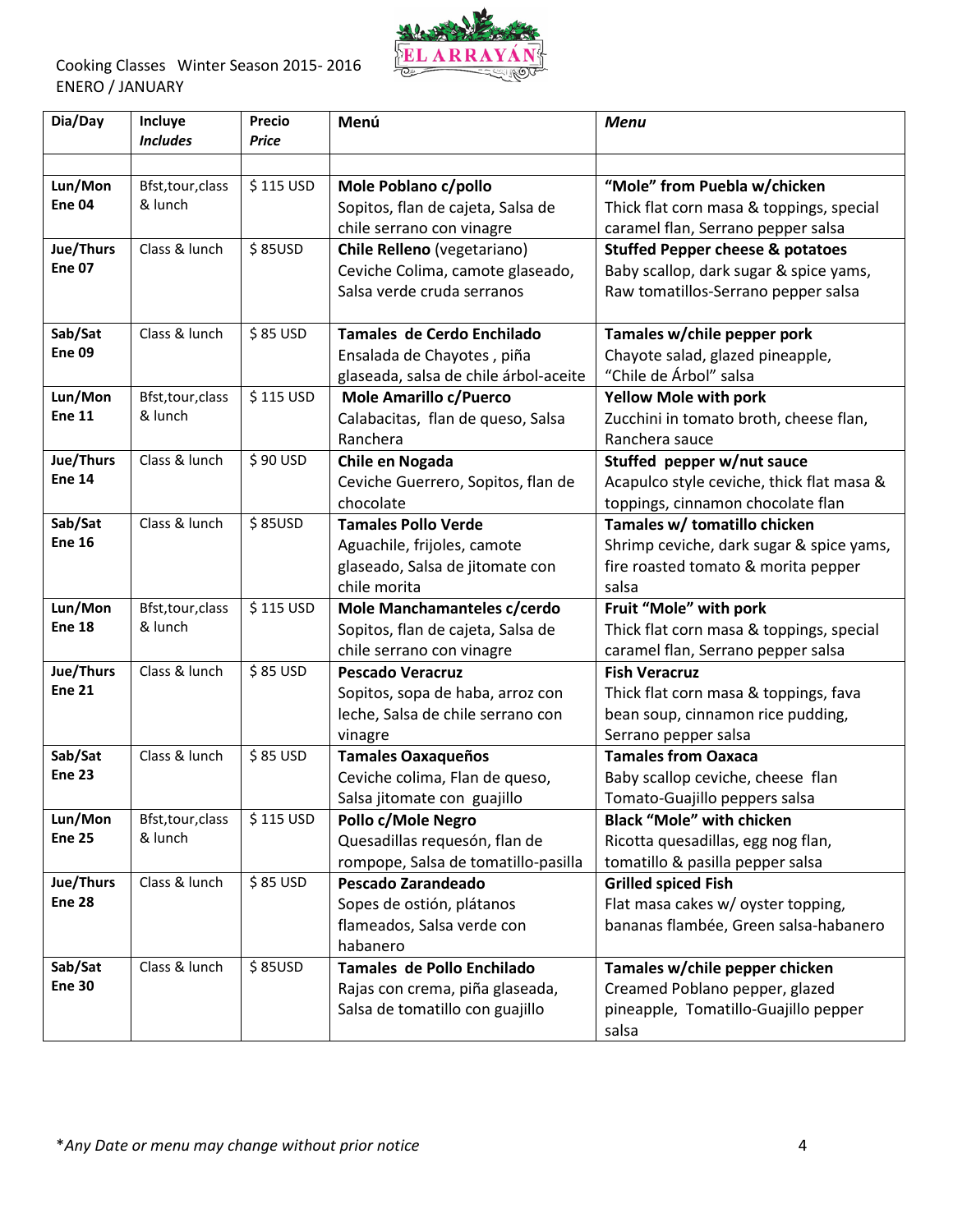

| Dia/Day           | Incluye<br><b>Includes</b>   | <b>Precio</b><br><b>Price</b> | Menú                                                  | <b>Menu</b>                                                             |
|-------------------|------------------------------|-------------------------------|-------------------------------------------------------|-------------------------------------------------------------------------|
|                   |                              |                               |                                                       |                                                                         |
| Lun/Mon<br>Feb 01 | Bfst, tour, class<br>& lunch | \$115 USD                     | Mole de Cacahuate c/pollo                             | <b>Peanut "Mole" with chicken</b>                                       |
|                   |                              |                               | Gorditas de haba, frijoles,                           | Corn masa cake w/ filling, Mexican bread                                |
|                   |                              |                               | capirotada, salsa jitomate asado y                    | pudding, fired roasted tomato Morita                                    |
| Jue/Thurs         | Class & lunch                | \$85 USD                      | chile morita                                          | pepper salsa                                                            |
| Feb 04            |                              |                               | <b>Carnitas de Cerdo</b>                              | <b>Pork Carnitas</b>                                                    |
|                   |                              |                               | Calabacitas guisadas, piña glaseada,                  | Zucchini in tomato broth, glazed<br>pineapple, Green salsa with avocado |
| Sab/Sat           | Class & lunch                | \$85 USD                      | Salsa verde con aguacate<br>Tamales de res norteños   | Tamales w/beef northern style                                           |
| Feb 06            |                              |                               |                                                       | Creamed Poblano pepper, glazed                                          |
|                   |                              |                               | Rajas con crema, piña glaseada,<br>salsa árbol aceite | pineapple, "de Árbol" pepper salsa                                      |
| Lun/Mon           | Bfst, tour, class            | \$115USD                      | Mole Manchamanteles c/cerdo                           | <b>Fruit Mole with pork</b>                                             |
| Feb <sub>08</sub> | & lunch                      |                               | Sopitos de hongos al ajillo,                          | Flat masa cakes w/ Ajillo pepper-garlic                                 |
|                   |                              |                               | verduras, camote glaseado, Rajas                      | mushrooms, dark sugar & spice yams,                                     |
|                   |                              |                               | de Jalapeño en escabeche                              | Pickled Jalapeño peppers                                                |
| Jue/Thurs         | Class & lunch                | \$85USD                       | Chile Relleno (vegetariano)                           | <b>Stuffed Pepper w/cheese &amp; potatoes</b>                           |
| <b>Feb 11</b>     |                              |                               | Sopes de hongo al ajillo camote                       | Flat corn w/ajillo mushrooms, dark sugar                                |
|                   |                              |                               | glaseado, Salsa verde cruda                           | & spice yams, Raw tomatillos-Serrano                                    |
|                   |                              |                               | serranos                                              | pepper salsa                                                            |
| Sab/Sat           | Class & lunch                | \$85 USD                      | Tamales de Cerdo Enchilado                            | Tamales w/chile pepper pork                                             |
| <b>Feb 13</b>     |                              |                               | Ensalada de Chayotes, piña                            | Chayote salad, glazed pineapple,                                        |
|                   |                              |                               | glaseada, salsa de chile de árbol en                  | "Chile de Árbol" salsa                                                  |
|                   |                              |                               | aceite                                                |                                                                         |
| Lun/Mon           | Bfst, tour, class            | \$115USD                      | Mole almendrado c/ Puerco                             | Almond "Mole" with pork                                                 |
| <b>Feb 15</b>     | & lunch                      |                               | Tlacoyos de garbanzo, flan                            | Long flat corn masa w/ garbanzo,                                        |
|                   |                              |                               | chocolate, Salsa de muchos chiles                     | chocolate flan, Many peppers salsa                                      |
| Jue/Thurs         |                              | \$85USD                       | <b>Cochinita Pibil</b>                                | Yucatán pulled pork                                                     |
| Feb 18            | Class & lunch                |                               | Aguachile, Xnipec, camote                             | Shrimp ceviche, onion & habanero                                        |
|                   |                              |                               | glaseado, salsa chile de árbol con                    | pepper relish, Dark sugar & spiced yams,                                |
|                   |                              |                               | vinagre                                               | "de árbol" pepper-vinegar salsa                                         |
| Sab/Sat           | Class & lunch                | \$85 USD                      | <b>Tamales Oaxaqueños</b>                             | <b>Tamales from Oaxaca</b>                                              |
| <b>Feb 20</b>     |                              |                               | Ceviche colima, Flan de rompope,                      | Baby scallop ceviche, ronpope flan                                      |
|                   |                              |                               | Salsa jitomate con guajillo                           | Tomato-Guajillo peppers salsa                                           |
| Lun/Mon           | Bfst, tour, class            | \$115USD                      | Mole verde c/Pollo                                    | "Green Mole" with chicken                                               |
| Feb 22            | & lunch                      |                               | Gorditas de haba, capirotada, salsa                   | Corn masa cake w/ filling, Mexican bread                                |
|                   |                              |                               | jitomate asado y chile morita                         | pudding, fired roasted tomato & Morita                                  |
|                   |                              |                               |                                                       | pepper salsa                                                            |
| Jue/Thurs         | Class & lunch                | \$90 USD                      | Chile en Nogada                                       | Stuffed pepper w/nut sauce                                              |
| Feb 25            |                              |                               | Ceviche Guerrero, Sopitos,                            | Acapulco style ceviche, thick flat corn                                 |
|                   |                              |                               | flan chocolate mexicano                               | masa & toppings, cinnamon spiced                                        |
|                   |                              |                               |                                                       | chocolate flan                                                          |
| Sab/Sat<br>Feb 29 | Class & lunch                | \$85USD                       | <b>Tamales Pollo Verde</b>                            | Tamales w/ tomatillo chicken                                            |
|                   |                              |                               | Aguachile, camote,                                    | Shrimp ceviche, dark sugar & spice yams,                                |
|                   |                              |                               | Salsa de jitomate con chile morita                    | fire roasted tomato & morita pepper                                     |
|                   |                              |                               |                                                       | salsa                                                                   |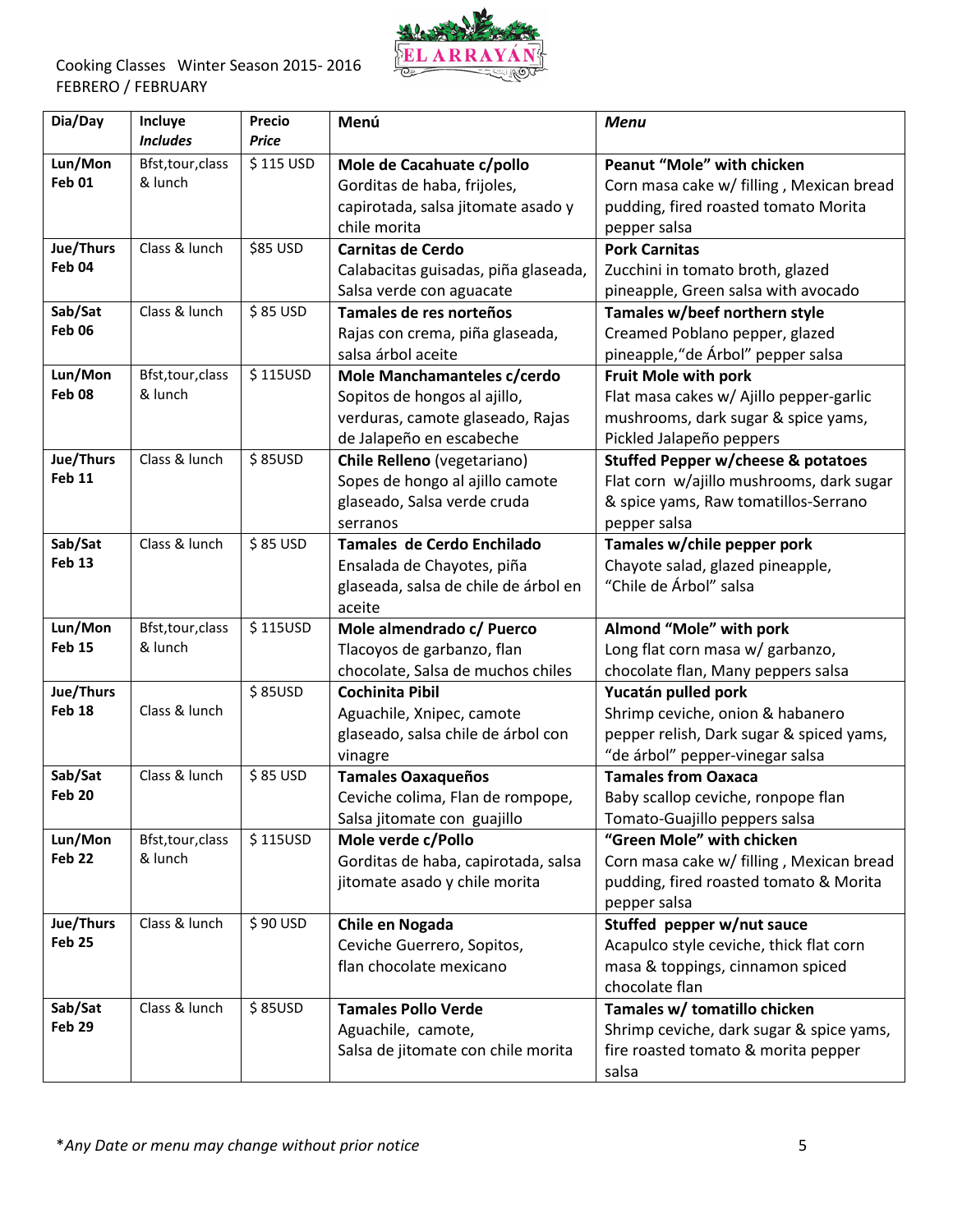

Cooking Classes Winter Season 2015- 2016 MARZO / MARCH

| Dia/Day           | Incluye<br><b>Includes</b>   | <b>Precio</b><br><b>Price</b> | <b>Platillos</b>                                         | <b>Dishes</b>                                                                     |
|-------------------|------------------------------|-------------------------------|----------------------------------------------------------|-----------------------------------------------------------------------------------|
| Lun/Mon           | Bfst, tour, class            | \$115 USD                     | Mole Poblano c/pollo                                     | Mole from Puebla w/chicken                                                        |
| <b>Mar/02</b>     | & lunch                      |                               | Sopitos, flan de cajeta, salsa de                        | Thick flan corn masa & toppings, special                                          |
|                   |                              |                               | chile serrano con vinagre                                | caramel flan, Serrano pepper salsa                                                |
| Jue/Thurs         | Class & Lunch                | \$85 USD                      | <b>Pescado Veracruz</b>                                  | <b>Fish Veracruz</b>                                                              |
| <b>Mar/05</b>     |                              |                               | Sopitos, sopa de haba, arroz con                         | Thick flat corn masa & toppings, fava                                             |
|                   |                              |                               | Leche, salsa de Serrano con vinagre                      | bean soup, cinnamon rice                                                          |
|                   |                              |                               |                                                          | Pudding, Serrano pepper & vinegar salsa                                           |
| Sab/Sat           | Class & Lunch                | \$85 USD                      | <b>Tamales de Pollo Enchilado</b>                        | Tamales w/ chile pepper chicken                                                   |
| <b>Mar/07</b>     |                              |                               | Rajas con crema, piña glaseada,                          | Creamed poblano pepper, glazed                                                    |
|                   |                              |                               | Salsa de tomatillo con guajillo                          | pineapple, De arbol pepper salsa                                                  |
| Lun/Mon           | Bfst, tour, class            | \$115 USD                     | Mole Manchamaneteles c/cerdo                             | Fruit Mole w/pork                                                                 |
| <b>Mar/09</b>     | & lunch                      |                               | Sopitos de hongos al ajillo,                             | Flat masa cakes w/ ajillo pepper garlic                                           |
|                   |                              |                               | verduras, camote glaseado, rajas                         | mushrooms, Dark sugar & spiced yams,                                              |
|                   |                              |                               | de jalapeño en escabeche                                 | pickled jalapeño peppers                                                          |
| Jue/Thurs         | Class & Lunch                | \$90 USD                      | Chile en Nogada                                          | Stuffed pepper w/ nut sauce                                                       |
| Mar/12            |                              |                               | Ceviche Guerrero, sopitos, flan de                       | Acapulco style ceviche, thick flat corn                                           |
|                   |                              |                               | chocolate                                                | masa & toppings                                                                   |
|                   |                              |                               |                                                          | Cinnamon spiced chocolate flan                                                    |
| Sab/Sat           | Class & Lunch                | \$85 USD                      | Tamales de cerdo enchilado                               | Tamales w/chile pepper pork                                                       |
| Mar/ 14           |                              |                               | Ensalada de chayotes, piña                               | Chayote salad, glazed pineapple, chile de                                         |
|                   |                              |                               | glaseada, salsa ch. árbol en aceite                      | arbol salsa                                                                       |
| Lun/Mon<br>Mar/16 | Bfst, tour, class<br>& lunch | \$115 USD                     | Mole negro c/pollo                                       | <b>Black Mole with chicken</b>                                                    |
|                   |                              |                               | Quesadillas de requesón, flan de                         | Ricotta quesadillas, egg nog flan,                                                |
| Jue/Thurs         | Class & Lunch                | \$85 USD                      | rompope, salsa tomatillo y pasilla<br>Pescado Zarandeado | tomatillo & Pasilla pepper salsa                                                  |
| <b>Mar/19</b>     |                              |                               | Sopes de ostión, flan de cajeta                          | <b>Grilled Fish Zarandeado Style</b><br>Flat masa cakes w/ oyster topping, cajeta |
|                   |                              |                               | salsa verde con chile morita                             | flan Green salsa with habanero peppers                                            |
| Sab/Sat           | Class & Lunch                | \$85 USD                      | Tamales verdes con pollo                                 | Tamales w/ tomatillo chicken                                                      |
| <b>Mar/21</b>     |                              |                               | Aguachile, camote glaseado, salsa                        | Shrimp ceviche, dark sugar & spiced                                               |
|                   |                              |                               | de jitomate c/chile morita                               | yams, fire roasted                                                                |
|                   |                              |                               |                                                          | Tomatoes & morita pepper salsa                                                    |
| Lun/Mon           | Bfst, tour, class            | \$115 USD                     | Mole almendrado c/ cerdo                                 | Almond Mole w/ Pork                                                               |
| Mar/23            | & lunch                      |                               | Tlacoyos de garbanzo, flan de                            | Long flat corn masa w/ garbanzo,                                                  |
|                   |                              |                               | chocolate, salsa de muchos chiles                        | cinnamon Spiced chocolate flan, many                                              |
|                   |                              |                               |                                                          | peppers salsa                                                                     |
| Jue/Thus          | Class & Lunch                | \$85 USD                      | Chile Relleno (vegetariano)                              | <b>Stuffed Pepper w/cheese &amp; potatoes</b>                                     |
| <b>Mar/26</b>     |                              |                               | Sopes de hongo al ajillo camote                          | Flat corn w/ajillo mushrooms, dark sugar                                          |
|                   |                              |                               | glaseado, Salsa verde cruda                              | & spice yams, Raw tomatillos-Serrano                                              |
|                   |                              |                               | serranos                                                 | pepper salsa                                                                      |
| Sab/Sat           | Class & Lunch                | \$85 USD                      | <b>Tamales de res Norteños</b>                           | Tamales w/ beef northern style                                                    |
| <b>Mar/28</b>     |                              |                               | Rajas c/ crema, piña glaseada, salsa                     | Creamed poblano peppers, glazed                                                   |
|                   |                              |                               | de chile de árbol en aceite                              | pineapple Chile de arbol pepper salsa                                             |
| Lun/Mon           | Bfst, tour, class            | \$115 USD                     | Mole verde c/ pollo                                      | <b>Green Mole with chicken</b>                                                    |
| Mar/ 30           | & lunch                      |                               | Gorditas de haba, capirotada, salsa                      | Corn masa cake with filling, Mexican                                              |
|                   |                              |                               | de jitomate asado y chile morita                         | bread Pudding, roasted tomatoes/morita                                            |
|                   |                              |                               |                                                          | pepper salsa                                                                      |